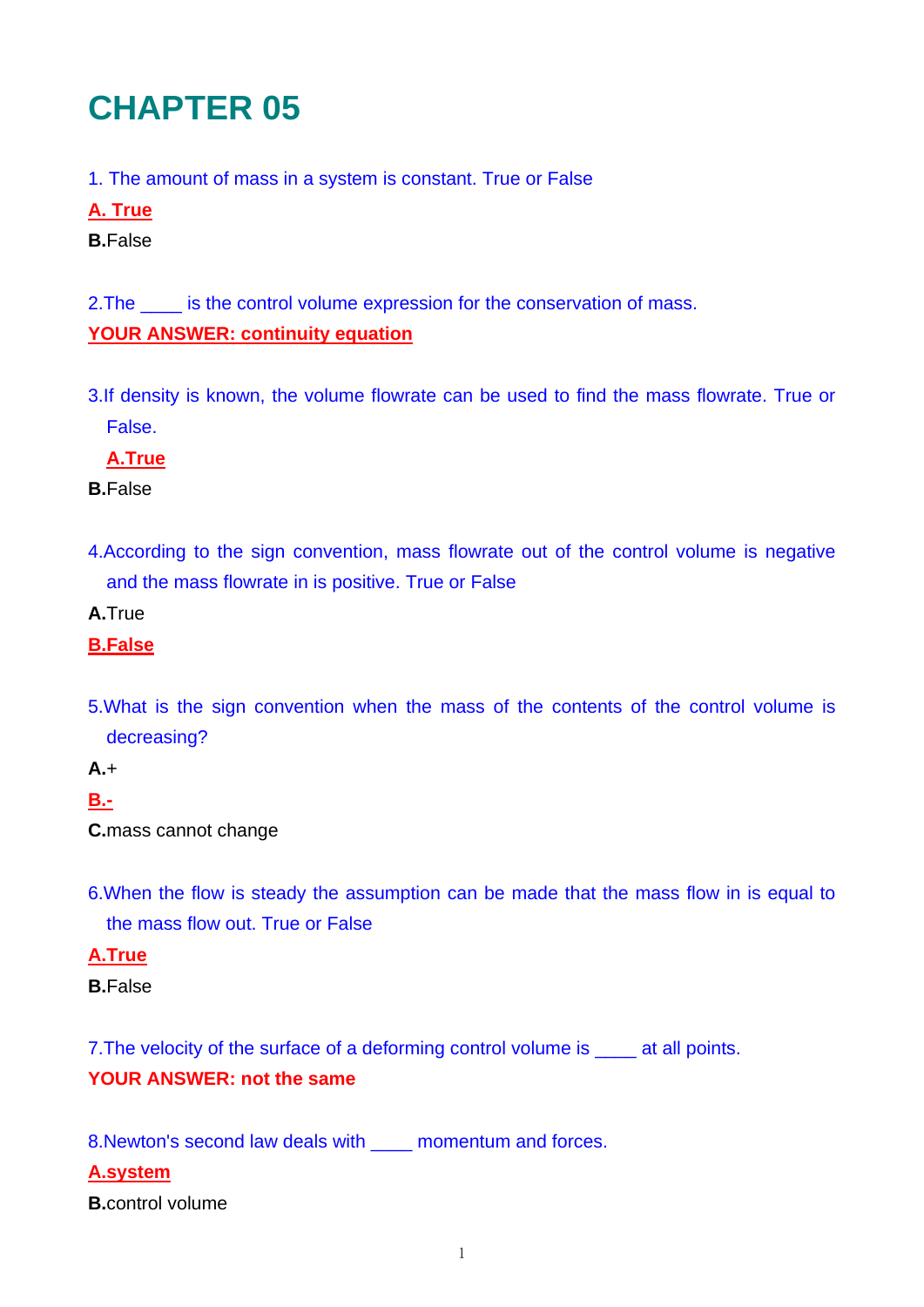## **C.**control surface

9.A fixed coordinate system is non-inertial. True or False

**A.**True

#### **B.False**

10.When landing an aircraft, where does the major breaking force come from? **YOUR ANSWER: The engine** 

11.When the flow is uniformly distributed over a section of the control surface where flow occurs the integral operations are simplified. True or False

#### **A.True**

**B.**False

12.If the control surface is selected perpendicular to the flow, then the surface forces outside the control volume acting on the fluid inside will be due to:

**A.**velocity

**B.**gravity

#### **C.pressure**

13.The linear momentum equation for a moving control volume will involve the relative velocity. True or False.

#### **A.True**

14.Which of the following was an example of a turbomachine given in the book?

#### **A.ceiling fan**

**B.**car wheel

**C.**garden hose

- 15.For applications of the Moment-of-Momentum equation, the flows are considered to be three dimensional. True or False
- **A.**True

#### **B.False**

16.The symbol for the total stored energy per unit mass for each particle in the system is

**B.**False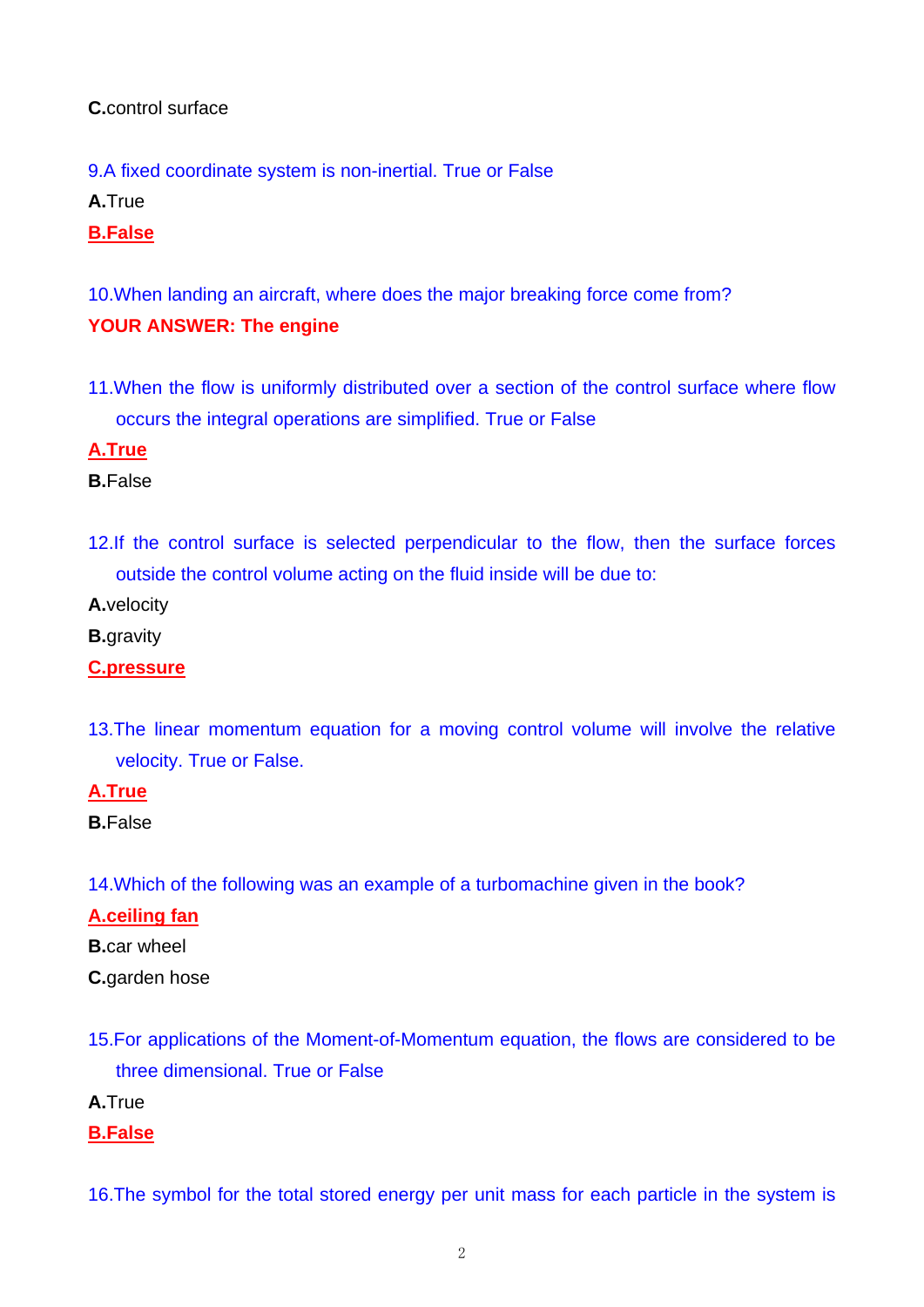represented by the symbol \_\_\_\_.

**A.e**

**B.***h*

**C.***s*

17.The energy equation involves stored energy, heat transfer, and what else?

**A.**velocity

**B.**pressure

# **C.work**

18.What represents all of the ways in which energy is exchanged between the control volume contents and surrounding because of temperature difference?

# **YOUR ANSWER: The heat transfer rate**

19.Work is transferred by rotating shafts, normal stresses, and tangential stresses. True or False

# **A.True**

**B.**False

20.If shaft work is involved then the local flow must be\_\_\_\_.

**A.**steady

**B.**turbulent

# **C.unsteady**

21.If the steady, incompressible flow being considered also involves negligible viscous effects, the \_\_\_\_ equation can be used.

# **YOUR ANSWER: Bernoulli**

**22.**Units of \_\_\_\_ are used to quantify the amount of head involved.

# **A.length**

**B.**mass

**C.**force

**23.**The second law of thermodynamics formalizes the notion of \_\_\_\_\_. **YOUR ANSWER: Loss**